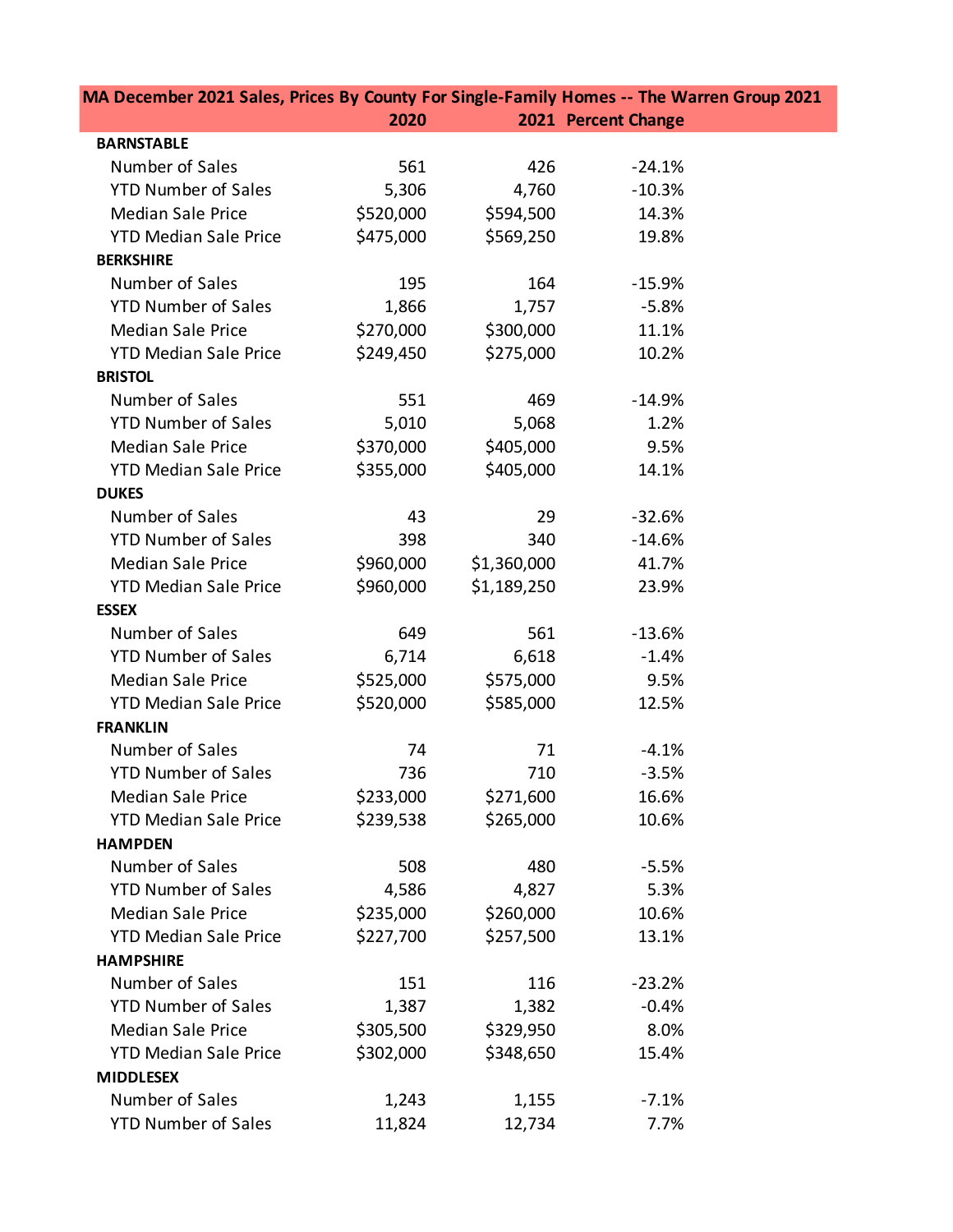| <b>Median Sale Price</b>     | \$618,000   | \$690,000   | 11.7%    |
|------------------------------|-------------|-------------|----------|
| <b>YTD Median Sale Price</b> | \$615,000   | \$688,000   | 11.9%    |
| <b>NANTUCKET</b>             |             |             |          |
| Number of Sales              | 32          | 17          | $-46.9%$ |
| <b>YTD Number of Sales</b>   | 250         | 239         | $-4.4%$  |
| <b>Median Sale Price</b>     | \$2,027,500 | \$2,400,000 | 18.4%    |
| <b>YTD Median Sale Price</b> | \$2,012,500 | \$2,237,625 | 11.2%    |
| <b>NORFOLK</b>               |             |             |          |
| Number of Sales              | 706         | 551         | $-22.0%$ |
| <b>YTD Number of Sales</b>   | 6,852       | 6,996       | 2.1%     |
| <b>Median Sale Price</b>     | \$584,000   | \$610,000   | 4.5%     |
| <b>YTD Median Sale Price</b> | \$567,000   | \$636,000   | 12.2%    |
| <b>PLYMOUTH</b>              |             |             |          |
| Number of Sales              | 684         | 563         | $-17.7%$ |
| <b>YTD Number of Sales</b>   | 6,641       | 6,304       | $-5.1%$  |
| <b>Median Sale Price</b>     | \$464,000   | \$500,000   | 7.8%     |
| <b>YTD Median Sale Price</b> | \$437,000   | \$490,000   | 12.1%    |
| <b>SUFFOLK</b>               |             |             |          |
| Number of Sales              | 164         | 133         | $-18.9%$ |
| <b>YTD Number of Sales</b>   | 1,345       | 1,567       | 16.5%    |
| <b>Median Sale Price</b>     | \$612,500   | \$665,000   | 8.6%     |
| <b>YTD Median Sale Price</b> | \$620,000   | \$690,000   | 11.3%    |
| <b>WORCESTER</b>             |             |             |          |
| Number of Sales              | 892         | 853         | $-4.4%$  |
| <b>YTD Number of Sales</b>   | 8,817       | 8,893       | 0.9%     |
| <b>Median Sale Price</b>     | \$331,750   | \$365,000   | 10.0%    |
| <b>YTD Median Sale Price</b> | \$325,000   | \$375,000   | 15.4%    |
| <b>MASSACHUSETTS TOTAL</b>   |             |             |          |
| Number of Sales              | 6,453       | 5,588       | $-13.4%$ |
| <b>YTD Number of Sales</b>   | 61,732      | 62,195      | 0.8%     |
| <b>Median Sale Price</b>     | \$457,500   | \$500,000   | 9.3%     |
| <b>YTD Median Sale Price</b> | \$447,000   | \$510,000   | 14.1%    |

**MA December 2021 Sales, Prices By County For Condos -- The Warren Group 2021**

|                              | 2020      |           | 2021 Percent Change |  |
|------------------------------|-----------|-----------|---------------------|--|
| <b>BARNSTABLE</b>            |           |           |                     |  |
| Number of Sales              | 137       | 92        | $-32.8%$            |  |
| <b>YTD Number of Sales</b>   | 1,413     | 1,344     | -4.9%               |  |
| Median Sale Price            | \$350,000 | \$387,500 | 10.7%               |  |
| <b>YTD Median Sale Price</b> | \$325,500 | \$359,375 | 10.4%               |  |
| <b>BERKSHIRE</b>             |           |           |                     |  |
| Number of Sales              | 22        | 22        | 0.0%                |  |
| <b>YTD Number of Sales</b>   | 191       | 258       | 35.1%               |  |
| Median Sale Price            | \$244,450 | \$189,375 | $-22.5%$            |  |
| <b>YTD Median Sale Price</b> | \$285,000 | \$231,500 | $-18.8%$            |  |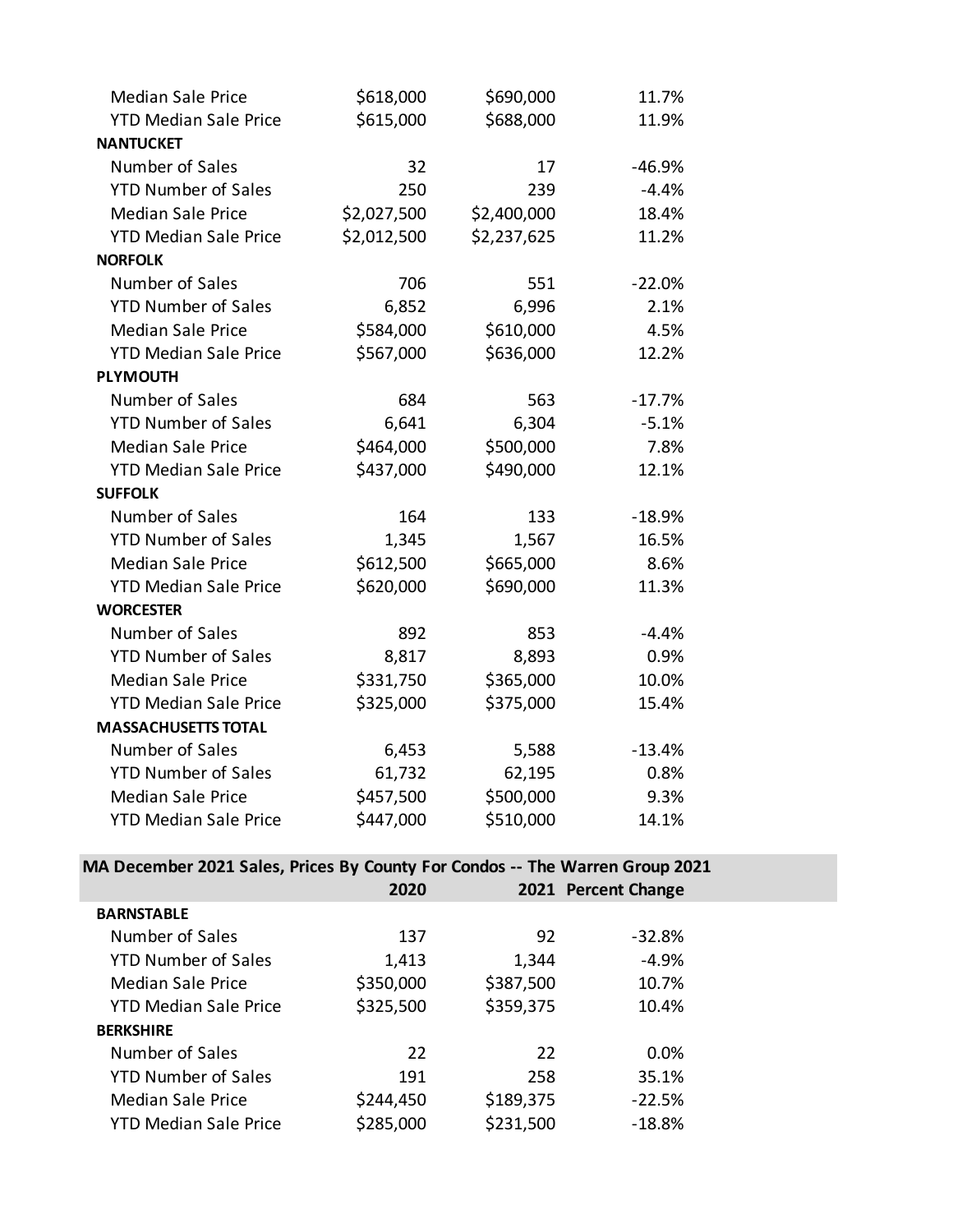| <b>BRISTOL</b>               |              |             |           |
|------------------------------|--------------|-------------|-----------|
| Number of Sales              | 120          | 65          | $-45.8%$  |
| <b>YTD Number of Sales</b>   | 997          | 1,033       | 3.6%      |
| <b>Median Sale Price</b>     | \$250,000    | \$270,000   | 8.0%      |
| <b>YTD Median Sale Price</b> | \$245,000    | \$270,000   | 10.2%     |
| <b>DUKES</b>                 |              |             |           |
| Number of Sales              | $\mathbf{1}$ | 3           | 200.0%    |
| <b>YTD Number of Sales</b>   | 20           | 35          | 75.0%     |
| <b>Median Sale Price</b>     | \$0          | \$13,000    |           |
| <b>YTD Median Sale Price</b> | \$470,000    | \$443,000   | $-5.7\%$  |
| <b>ESSEX</b>                 |              |             |           |
| Number of Sales              | 324          | 251         | $-22.5%$  |
| <b>YTD Number of Sales</b>   | 3,049        | 3,096       | 1.5%      |
| <b>Median Sale Price</b>     | \$350,000    | \$380,000   | 8.6%      |
| <b>YTD Median Sale Price</b> | \$349,000    | \$375,000   | 7.4%      |
| <b>FRANKLIN</b>              |              |             |           |
| Number of Sales              | 8            | 6           | $-25.0%$  |
| <b>YTD Number of Sales</b>   | 71           | 63          | $-11.3%$  |
| <b>Median Sale Price</b>     | \$224,275    | \$230,000   | 2.6%      |
| <b>YTD Median Sale Price</b> | \$216,900    | \$210,000   | $-3.2%$   |
| <b>HAMPDEN</b>               |              |             |           |
| Number of Sales              | 52           | 61          | 17.3%     |
| <b>YTD Number of Sales</b>   | 560          | 711         | 27.0%     |
| <b>Median Sale Price</b>     | \$166,000    | \$195,700   | 17.9%     |
| <b>YTD Median Sale Price</b> | \$155,000    | \$175,000   | 12.9%     |
| <b>HAMPSHIRE</b>             |              |             |           |
| Number of Sales              | 30           | 31          | 3.3%      |
| <b>YTD Number of Sales</b>   | 292          | 420         | 43.8%     |
| <b>Median Sale Price</b>     | \$179,900    | \$224,000   | 24.5%     |
| <b>YTD Median Sale Price</b> | \$231,500    | \$240,000   | 3.7%      |
| <b>MIDDLESEX</b>             |              |             |           |
| Number of Sales              | 708          | 623         | $-12.0%$  |
| <b>YTD Number of Sales</b>   | 6,354        | 7,868       | 23.8%     |
| <b>Median Sale Price</b>     | \$464,000    | \$519,580   | 12.0%     |
| <b>YTD Median Sale Price</b> | \$495,000    | \$525,500   | 6.2%      |
| <b>NANTUCKET</b>             |              |             |           |
| Number of Sales              | 12           | 2           | $-83.3%$  |
| <b>YTD Number of Sales</b>   | 35           | 45          | 28.6%     |
| <b>Median Sale Price</b>     | \$688,735    | \$0         | $-100.0%$ |
| <b>YTD Median Sale Price</b> | \$824,410    | \$1,010,000 | 22.5%     |
| <b>NORFOLK</b>               |              |             |           |
| Number of Sales              | 301          | 207         | $-31.2%$  |
| <b>YTD Number of Sales</b>   | 2,601        | 3,046       | 17.1%     |
| <b>Median Sale Price</b>     | \$445,000    | \$450,000   | 1.1%      |
| <b>YTD Median Sale Price</b> | \$435,000    | \$480,000   | 10.3%     |